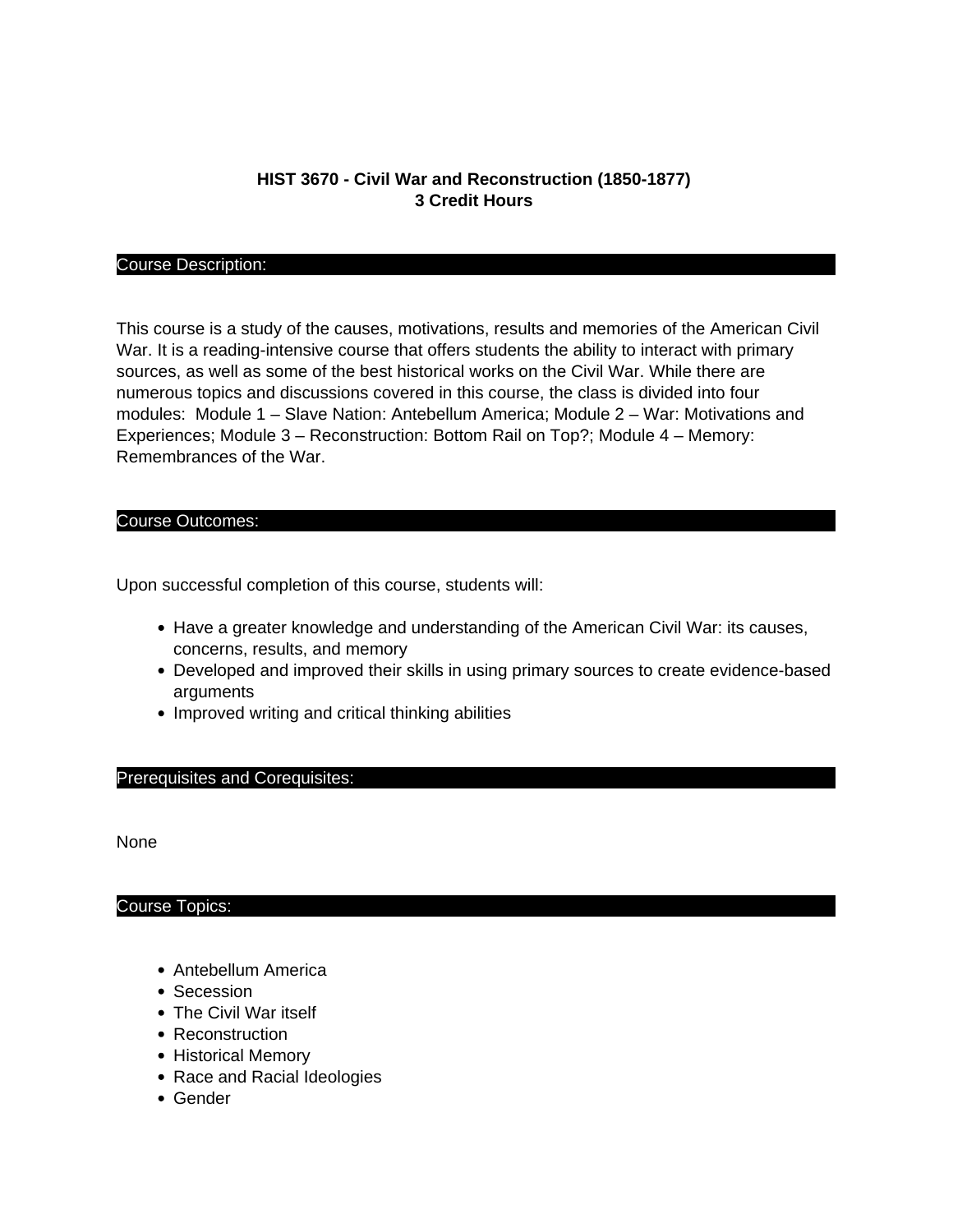Civil War/Race/Memory in contemporary America

#### Required Textbooks:

Please visit the [Virtual Bookstore](http://www.bkstr.com/tnecampusstore/home/en) to obtain textbook information for this course. Move your cursor over the "Books" link in the navigation bar and select "Textbooks & Course Materials." Select your Program, Term, Department, and Course; then select "Submit."

## Hardware and Software Requirements:

Minimum hardware requirements can be found here.

Minimum software requirements can be found here.

## **Common applications you might need:**

To read a PDF file download the latest version of Adobe Reader here Don't have Microsoft Word? Explore an alternative OpenOffice here Accessing a PowerPoint file? Download the PowerPoint Viewer here Web Resources:

Purdue OWL Online Writing Lab (for APA, MLA, or Chicago style)

The Writing Center Online Writer's Handbook

Student Resources:

- Technical support information can be found on the TN eCampus Help Desk page.
- Smarthinking virtual tutoring is available **FREE** of charge. to access Smarthinking, visit the course homepage and select Smarthinking under Course Resources. You also view sample sessions to see what Smarthinking offers and how it works.
- Information on other student issues or concerns can be located on the TN eCampus **Student Resources page.**

Instructor Information:

Please see "Instructor Information" in the Getting Started Module for instructor contact information, virtual office hours, and other communication information. You can expect to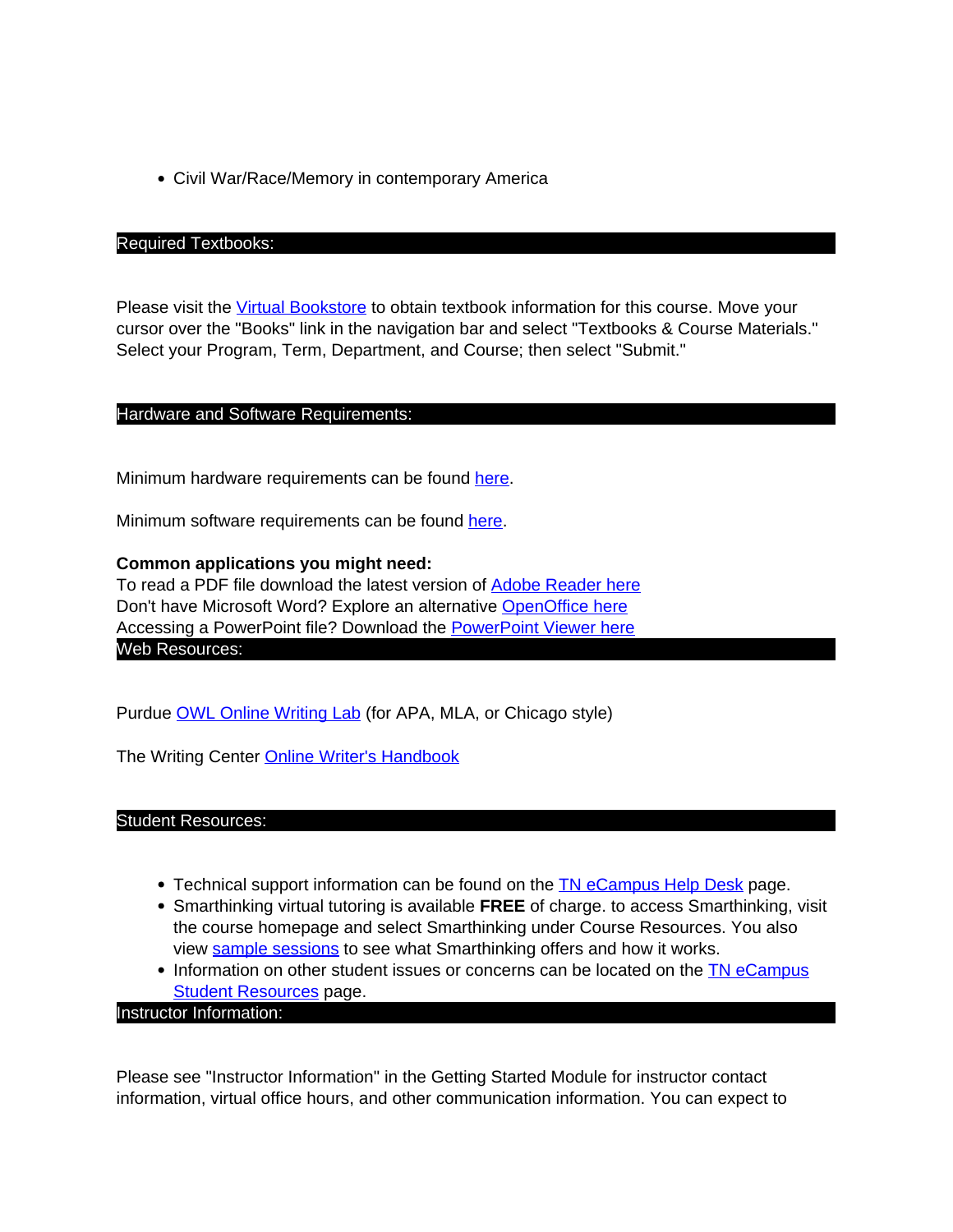receive a response from the instructor within 24-48 hours unless notified of extenuating circumstances.

#### Testing Procedures:

There is only one test in this course. It is the Midterm exam. You will have one week to complete this essay based exam, and thus no proctor is needed. However, because it is essaybased, it is expected that you will do more than just repeat back information. You will need to construct true essays with a thesis that answers the question asked, body paragraphs that use evidence (and cite it properly), and contain a conclusion that restates the thesis. You must turn in this exam as a Word or PDF file, use 12 point Times New Roman font. You should also be using Chicago style formatting. Exact dates for this can be found on the course schedule.

#### Grading Procedures:

Grading procedures for the different types of assignments can be found

| Description                       | Points                   |
|-----------------------------------|--------------------------|
| Course Expectation Email @ 25 pts | 25 Points                |
| 10 Discussions @ 30 pts           | 300 Points               |
| 2 Book Reviews @ 75 pts           | 150 Points               |
| 1 Mini-Paper @ 75 pts             | 75 Points                |
| 1 Midterm @ 200 pts               | 200 Points               |
| Capstone paper @ 250 pts          | 250 Points               |
| <b>Total Points</b>               | 1000 Total Course Points |

# Grading Scale:

| 900-1000 Points   |    |
|-------------------|----|
| 800-899 Points    | ΙB |
| 700-799 Points    |    |
| 600-699 Points    | ┗  |
| lunder 600 Points |    |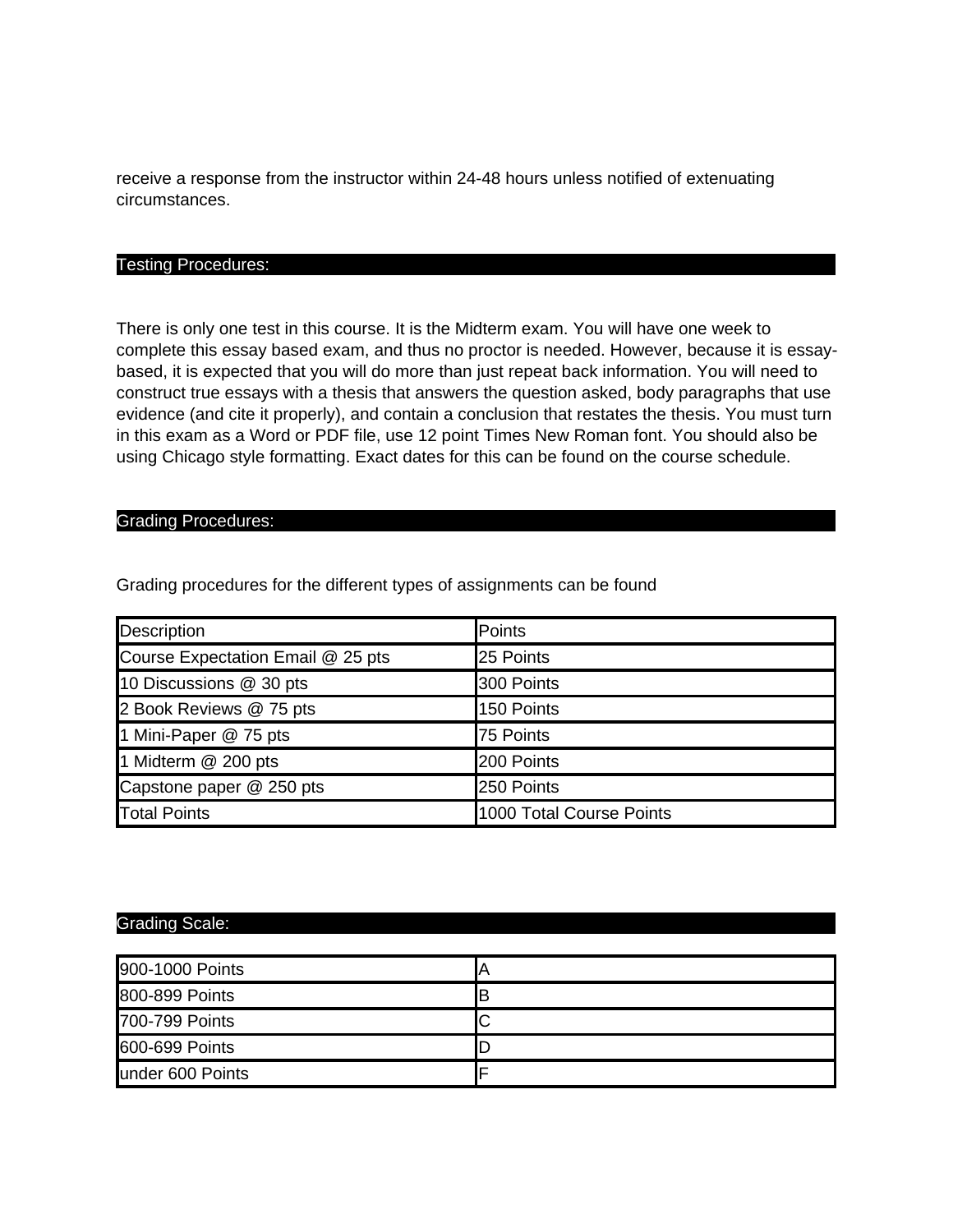## Assignments and Projects:

## Discussion Boards:

Each week, you have to post at least three times on the discussion boards. The first of these has to be an original post that answers the discussion question using evidence from that week's materials. This is due each Wednesday by 11:59pm. The next two posts must be in reply to other classmates and they can be posted at any time during the week, but must be complete by 5pm each Friday. These are the minimum requirements to get any credit for the week.

## Book Reviews:

In the historical profession, book reviews are not based simply on the strength of the pose, plot, and characters. Instead, historians evaluate the strength of the author's argument, how well that author used sources, and whether the book proved its point. This means that only 1/4 to 1/3 of the book review is a summary of the book. Most of the book review examines those other elements. In the "Helpful Handouts" module, you'll find more help on how to write a successful book review. As a start, though, your review will need to follow Chicago style formatting with 12 point font. More detailed requirements are found in the handouts.

## Mini-Paper

This course's mini-paper answers a single question from second module. In doing so, though, you still have to find a way to produce a well-argued essay in a small amount of space (specifically 3-4 pages of 12 point Times New Roman, double-spaced font that follows Chicago style). Most people can eventually find their way to making a point if they have enough room to meander. However, this mini-paper forces you to write well and concisely. More on this assignment is in Module 2.

## Capstone Paper

For the capstone paper, you will need to use at least 7 sources (including at least 2 from the first half of the course and one of the books from the list below) to answer the following question in a 6-9 page paper using double-spaced, 12pt, Times New Roman font with one-inch margins following Chicago formatting:

"In what ways have different groups and audiences understood the American Civil War? From a historical point of view, what themes and ideas should 21st Century Americans understand about the American Civil War?"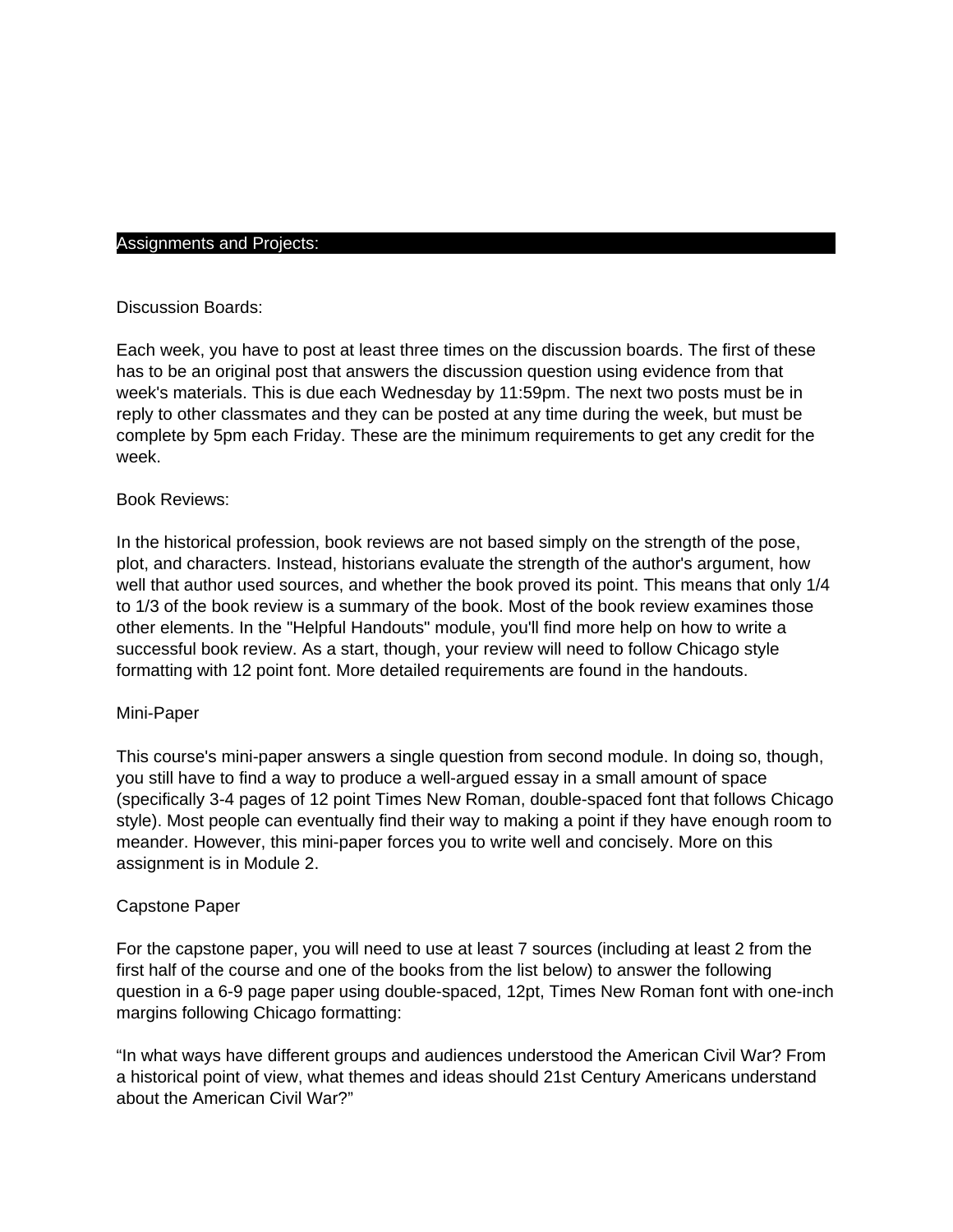As you write your paper, please be sure to base your ideas on what we've read and back it up with evidence – and then use footnotes to cite those sources.

Ed Blum - Reforging the White Republic David Blight - Race and Reunion Jim Downs - Sick from Freedom Mark Grimsley - Hard Hand of War

Because I am giving you the question for the paper that you are writing at the end of the semester, I do expect that you will be thinking about it throughout the semester. Feel free to email me with any questions.

## Class Participation:

Class discussions is the primary mode of class participation. Thus, it is vitally important that you actively participate on this discussion boards.

## Late Policy:

The instructor may or may not accept late work. If accepted, there will be, at minimum, a 10% penalty per week late assessed.

#### Course Ground Rules:

The following two statements (1., 2.) were derived from the TBR System-wide Student Rules document, released January 2012:

RULES OF THE TENNESSEE BOARD OF REGENTS STATE UNIVERSITY AND COMMUNITY COLLEGE SYSTEM OF TENNESSEE SYSTEMWIDE STUDENT RULES CHAPTER 0240-02-03 STUDENT CONDUCT AND DISCIPLINARY SANCTIONS

Read the document in its entirety here.

# **1. Standards of Conduct:**

• Students are required to adhere to the same professional, legal and ethical standards of conduct online as on campus. In addition, students should conform to generally accepted standards of "netiquette" while sending e-mail, posting comments to the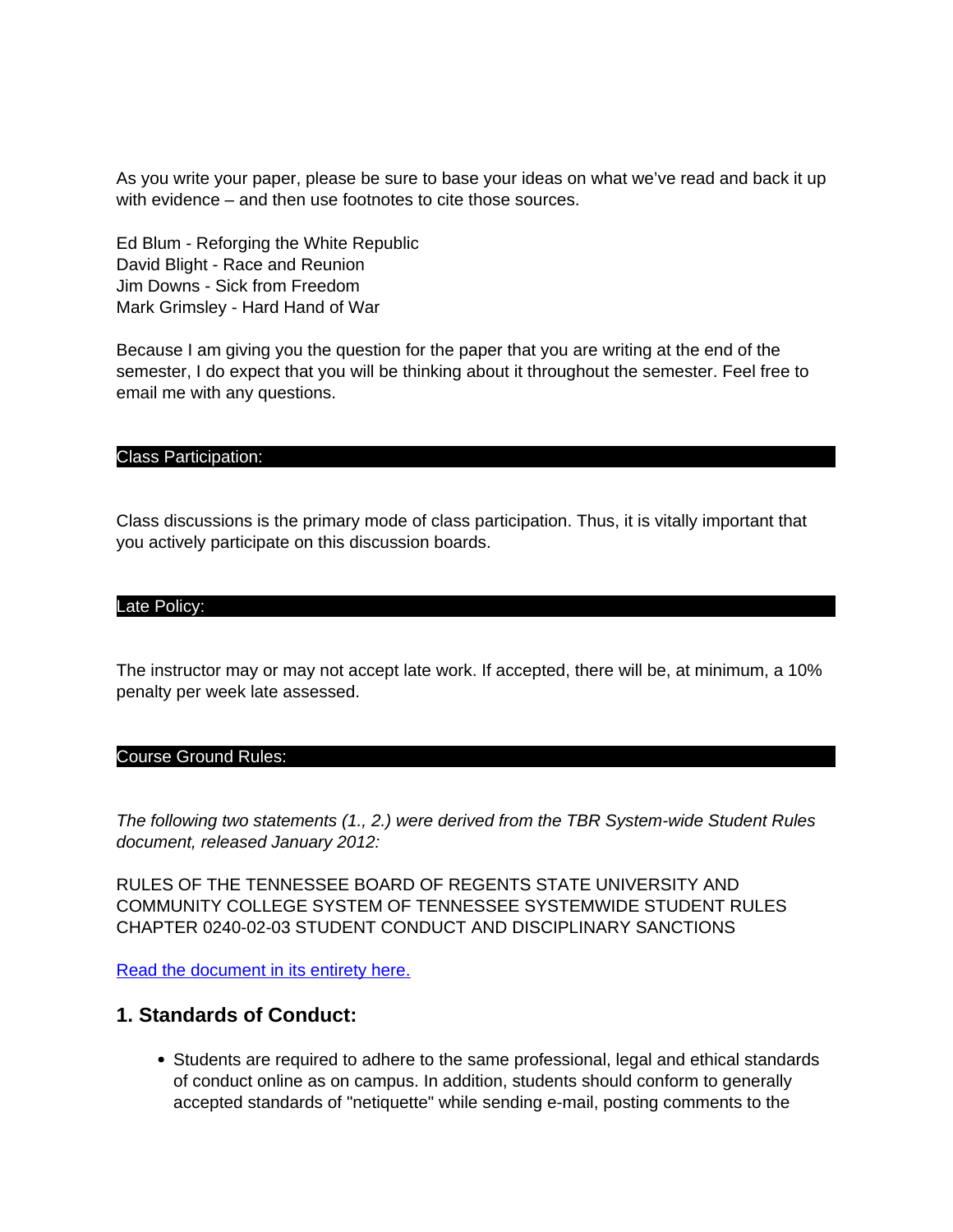discussion board, and while participating in other means of communicating online. Specifically, students should refrain from inappropriate and/or offensive language, comments and actions.

# **2.** Review the TN eCampus Academic Integrity/Academic Honesty Policy**:**

• In their academic activities, students are expected to maintain high standards of honesty and integrity. Academic dishonesty is prohibited.

Such conduct includes, but is not limited to:

- an attempt by one or more students to use unauthorized information in the taking of an exam
- to submit as one's own work, themes, reports, drawings, laboratory notes, computer programs, or other products prepared by another person,
- or to knowingly assist another student in obtaining or using unauthorized materials.

Plagiarism, cheating, and other forms of academic dishonesty are prohibited.

Students guilty of academic misconduct, either directly or indirectly through participation or assistance, are subject to disciplinary action through the regular procedures of the student's home institution. Refer to the student handbook provided by your home institution to review the student conduct policy.

In addition to other possible disciplinary sanctions that may be imposed, the instructor has the authority to assign an "F" or zero for an activity or to assign an "F" for the course.

# **Other Course Rules:**

Students are expected to:

- Participate in all aspects of the course
- Communicate with other students
- Learn how to navigate in Brightspace
- Keep abreast of course announcements
- Use the assigned course management (Brightspace) email address rather than a personal email address
- Address technical problems immediately:
	- Contact Technical Support
		- o View Term Calendar here
- Observe course netiquette at all times.

## Guidelines for Communications: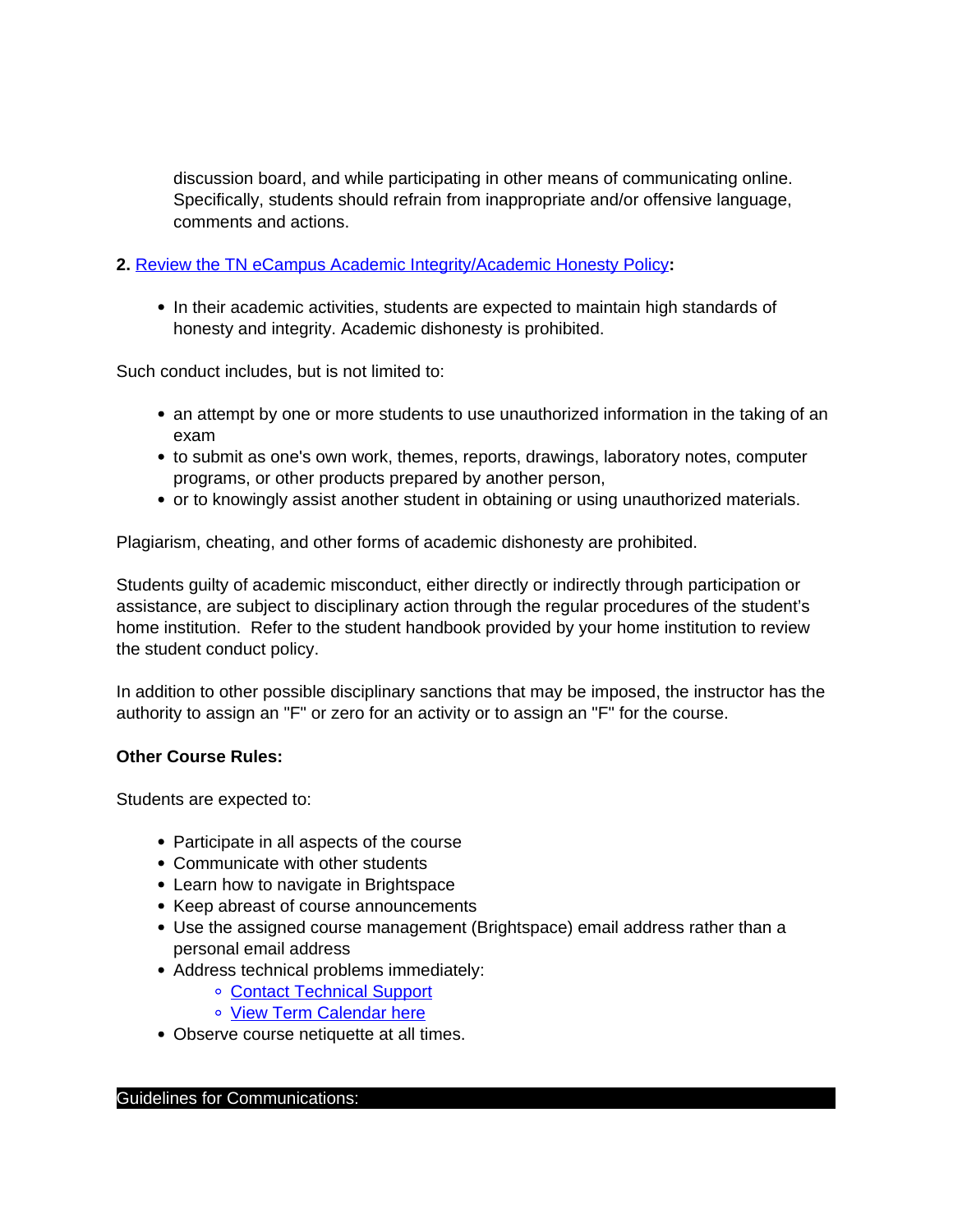# **Email:**

- Always include a subject line.
- Remember without facial expressions some comments may be taken the wrong way. Be careful in wording your emails. Use of emoticons might be helpful in some cases.
- Use standard fonts.
- Do not send large attachments without permission.
- Special formatting such as centering, audio messages, tables, html, etc. should be avoided unless necessary to complete an assignment or other communication.
- Respect the privacy of other class members

## **Discussions:**

- Review the discussion threads thoroughly before entering the discussion. Be a lurker then a discussant.
- Try to maintain threads by using the "Reply" button rather starting a new topic.
- Do not make insulting or inflammatory statements to other members of the discussion group. Be respectful of other's ideas.
- Be patient and read the comments of other group members thoroughly before entering your remarks.
- Be cooperative with group leaders in completing assigned tasks.
- Be positive and constructive in group discussions.
- Respond in a thoughtful and timely manner.

## Library:

The Tennessee Virtual Library is available to all students enrolled in TN eCampus programs and courses. Links to library materials (such as electronic journals, databases, interlibrary loans, digital reserves, dictionaries, encyclopedias, maps, and librarian support) and Internet resources needed by learners to complete online assignments and as background reading will be included within the course modules. To access the Virtual Library, go to the course homepage and select the **Virtual Library** link under Course Resources.

## Students with Disabilities:

Qualified students with disabilities will be provided reasonable and necessary academic accommodations if determined eligible by the appropriate disability services staff at their home institution. Prior to granting disability accommodations in this course, the instructor must